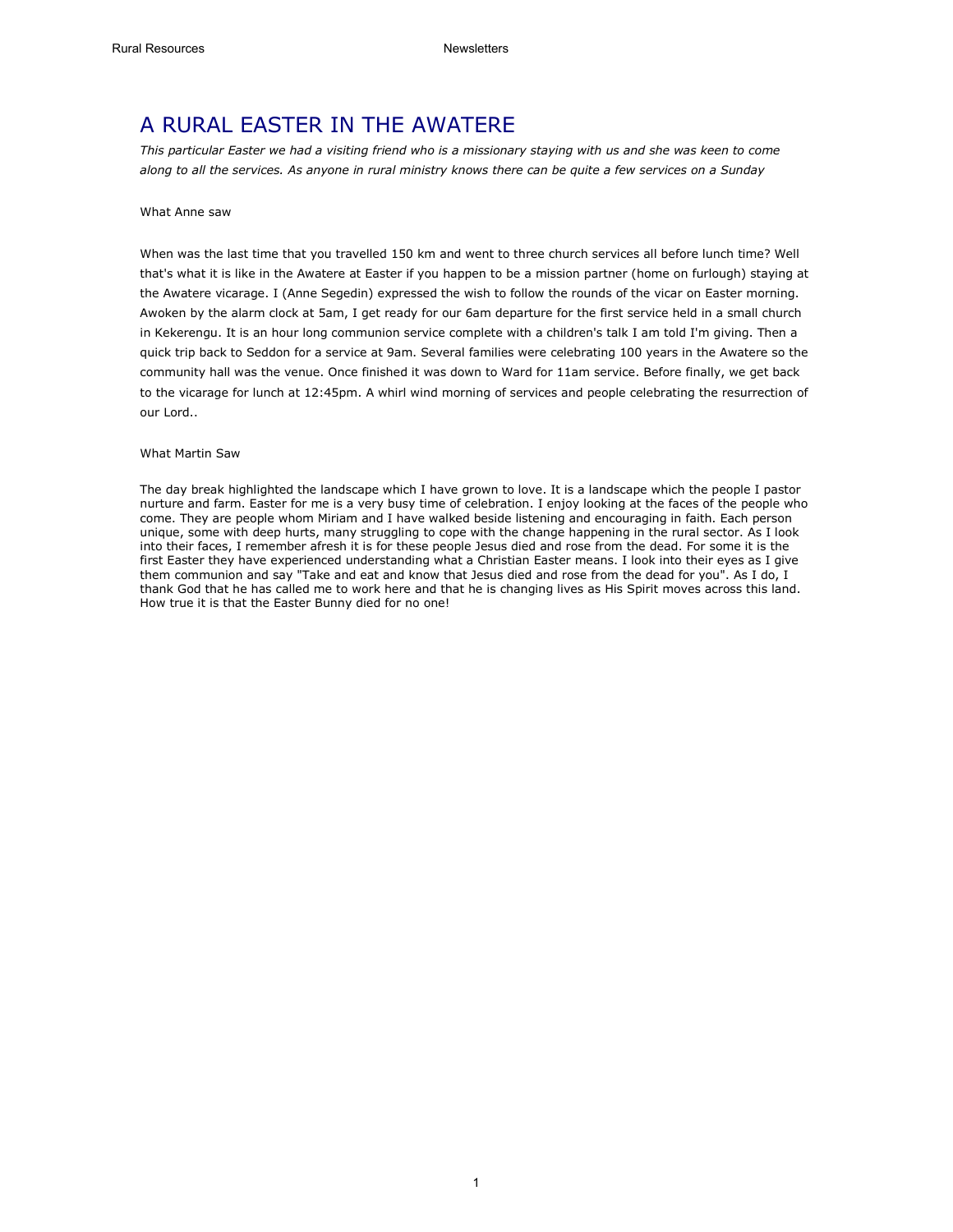# A THREE YEAR OLD'S VIEW OF LIFE

Hooray the sun is shining, for the first time in a long time. So I'm off to pick the paper up (it's dropped at the neighbour's gate). I've got some new gumboots and it will be good to try them out.

As I walk past the small shrubs I notice some eyes. They are watching my every movement, it's Mondo the cat. Mondo and I have had many great adventures together. We run around the house, he hides and I try and find him and when I do I give him a big hug.

I always check the stones out when I walk down the driveway. Have you ever stopped and looked closely at them? There are big ones and small ones and they come in all kinds of shapes, even different colours. If you pick them up, you can dribble them out your fingers or throw them.

Up in the gum tree there is a black bird with a white bib. It's singing a pretty tune, unlike anything I have ever heard on the radio. A small bird with a fan like tail, keeps darting around me. Every time I almost get to it, it flits away a few more paces. It's almost as if it's a friend keeping me company.

The paddocks are looking at lot greener now. Maybe the farmer will bring back the calves that left because of the lack of food. It used to be good to look out the bedroom window and see them with their black and white patches. Sometimes I'd even see a bird sitting on their backs.

As I go back up the driveway, I get a chance to check the puddles out. If I throw a stone into the puddle, ripples like waves wash up onto the stones at the edge. I usually have to walk past the puddles because I have my shoes on. But today, I've got my gumboots on so. . . I'm going to jump for joy in the puddle for all the neat little things that God has given for us to enjoy in life. Will you join me? Ps 8:1-2a O Lord, our Lord, how majestic is your name in all the earth! You have set your glory above the heavens. From the lips of children and infants you have ordained praise.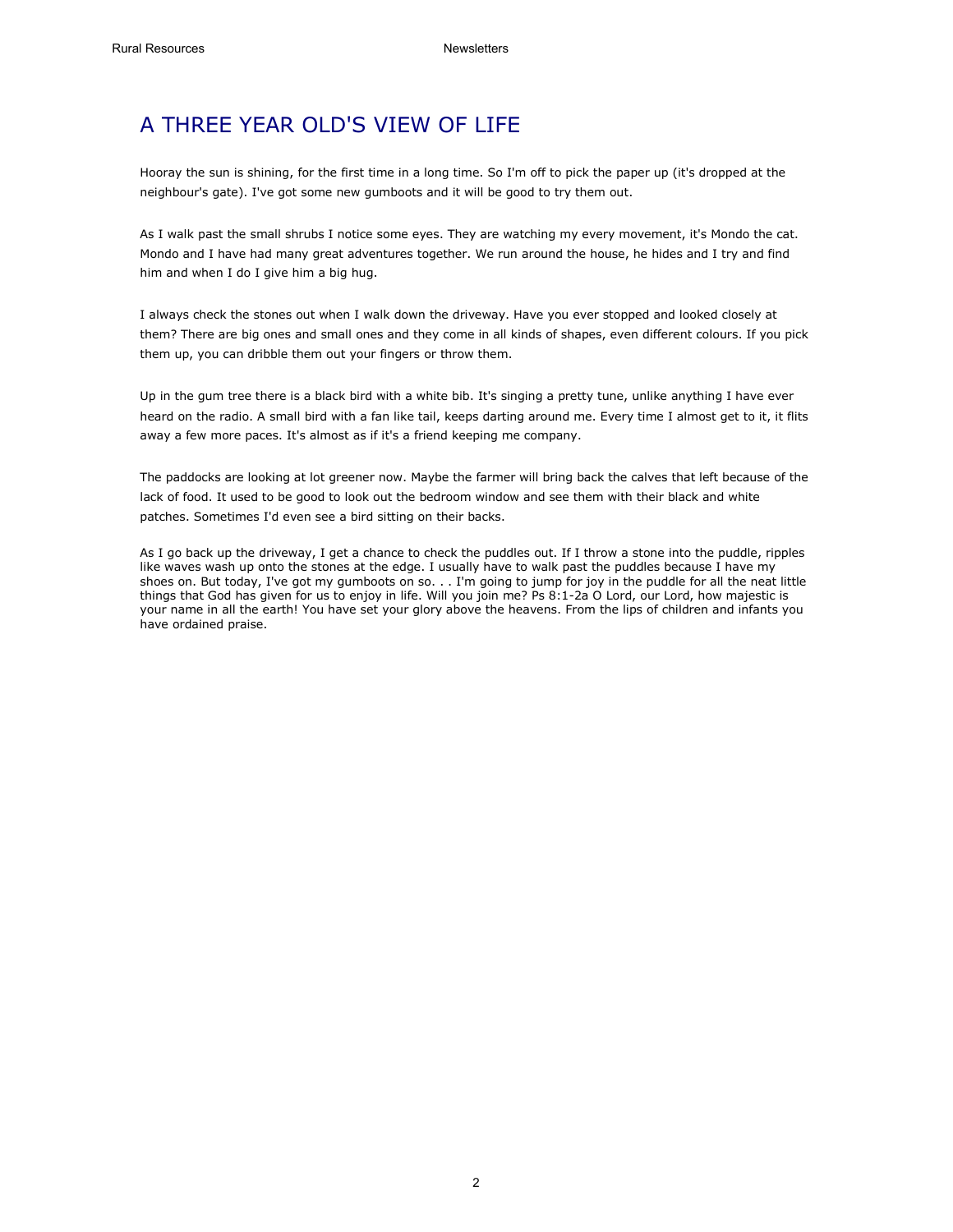#### DROUGHT

I have grown a lot over the over the last six months as our district has faced the most serve droughts in 50 years. I have seen and experienced the worry and concern of those I care about mount as day's pass by without rain. As crucial dates come and more stock has had to be sold because of the lack of feed and water. As the months have passed, the landscape has not only been denuded of its greenness but also the stock. Now as I move around the district there are not many animals to be seen. The impact is far reaching, it will not disappear when the rain comes, it will affect our district for the next 5 - 7 years. Not only the income of the farmers, shearers and the farm labours but also our very community structure. The rural restructuring has meant what social supports are left in the district are those that are funded by the district. Even knowing the harsh realities of the impact that this drought will have there has been a dogged determination that we can get through it. Made easier because as a community we stand together.

It has been most humbling as I have received offers of help for our district. I have had letters and phone calls offering everything from hay to fruit cakes. While no one in the district wants a handout in the form of a Government grant these very generous gifts help us to keep on battling because they show someone cares. It may not have seemed much to those that gave but to us it was like a sprinkle of rain, because we knew someone cared.

On the 15th of February we met in a paddock to support each other and to ask God to give us rain in Gods perfect timing and wisdom while we wait. We invited the churches of Blenheim to join us and were bowled over by the response. On the day there were 250 people gathered. We sang, we talked and we prayed. The next day the gathering was shown on TV and the reporter said even with the prayers the drought is not expected to break before April and there was no rain forecast for today. That afternoon I watched as clouds gathered and thought this would show that God is real, quickly checking the thought because God does not have to prove anything. When it started to rain, I asked God for « inch and then added cheekily an inch would be nice. We got 4mm, I guess God said that's enough. Two days later we got another 4mm and within the week we had received 39mm in total. Our God "rains" and though the drought might not yet be broken we thank God and continue to look to God for our needs.

It has been a humbling experience and at times I have been close to tears as I have seen the Christian church in action. The love of Christ that we have experienced through their actions challenges us to remember when others are hurting (even when they are miles away) to ask how would Christ have us respond. Blessed be the cake makers, the hay makers and those who give in so many ways for it is in your actions that Christ's Kingdom comes.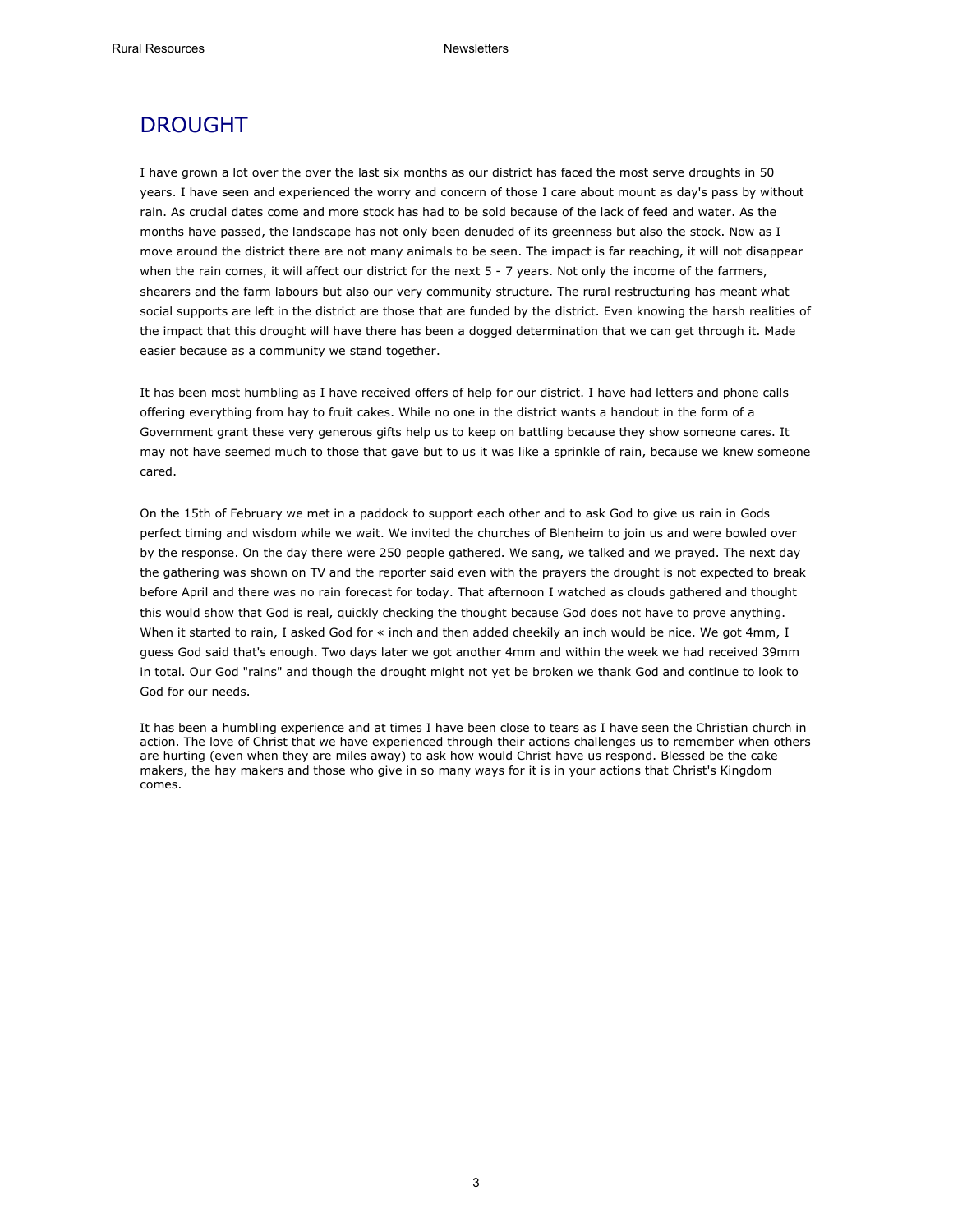#### GOT THE RIGHT STUFF TO BE PICKED?

As a parent I am often reminded about feelings and experiences of my own childhood as I observe the lives of my own children. Can you remember back to your school years when a team was being picked? Two would be nominated as captains, then take turns choosing their teams. Can you remember the feelings you had as the team was being picked? If you were like me, sport was not my greatest subject, it was a horrible time. You hoped like mad that you would not be left standing there as the last dregs that the unlucky team had to have. The feeling of not being picked first often hurt in a way that you would not dare let anyone see.

In many ways throughout our lives we face this team picking scenario, over and over again. Whether it is finding a partner for life, or joining a club or organisation. There seems to be invisible pecking orders. As we get older, we learn ways of coping and avoiding the hurt it can cause. I suppose the thing we feared back at school and in our adult life is rejection and the pain it brings.

One person who is no stranger to pain is a person who was rejected as a loser. The favoured people of the day rejected him. Many even despised him because he threatened to upset their power and challenged the things they held important. This man chose to hang out with those who were described as the losers; prostitutes leapers, slaves, fisherman... To these people he offered love and hope. The man you might have guessed is Jesus.

As I watch my boys being picked for teams and think of the feeling I used to have as I waited to be picked. And indeed if I am honest still feel at times as I face possible rejection, I am glad that God knows and understands how it feels. Because he chose to humble himself and walk amongst us, to live a life on earth. To experience life as we do, even to the point of being rejected. That's how much he cares and loves us.

Thinking of picking teams, if we see Jesus as the captain then the church is his team. What a mixed bunch we are. There are some that seem to have it all together, while others clearly don't. But in this team we are not picked on our ball handling skills or our even on our own merits. Instead we are given the invitation to belong by the captain who has already won the game. It has been said the church could be described as one beggar telling another beggar where to find food. There is even great rejoicing in heaven when we make the choice to belong. As a team we will often look rough, and definitely not Super 12 winning stuff. But we know if we march with the captain, despite all our faults we'll make an eternal difference.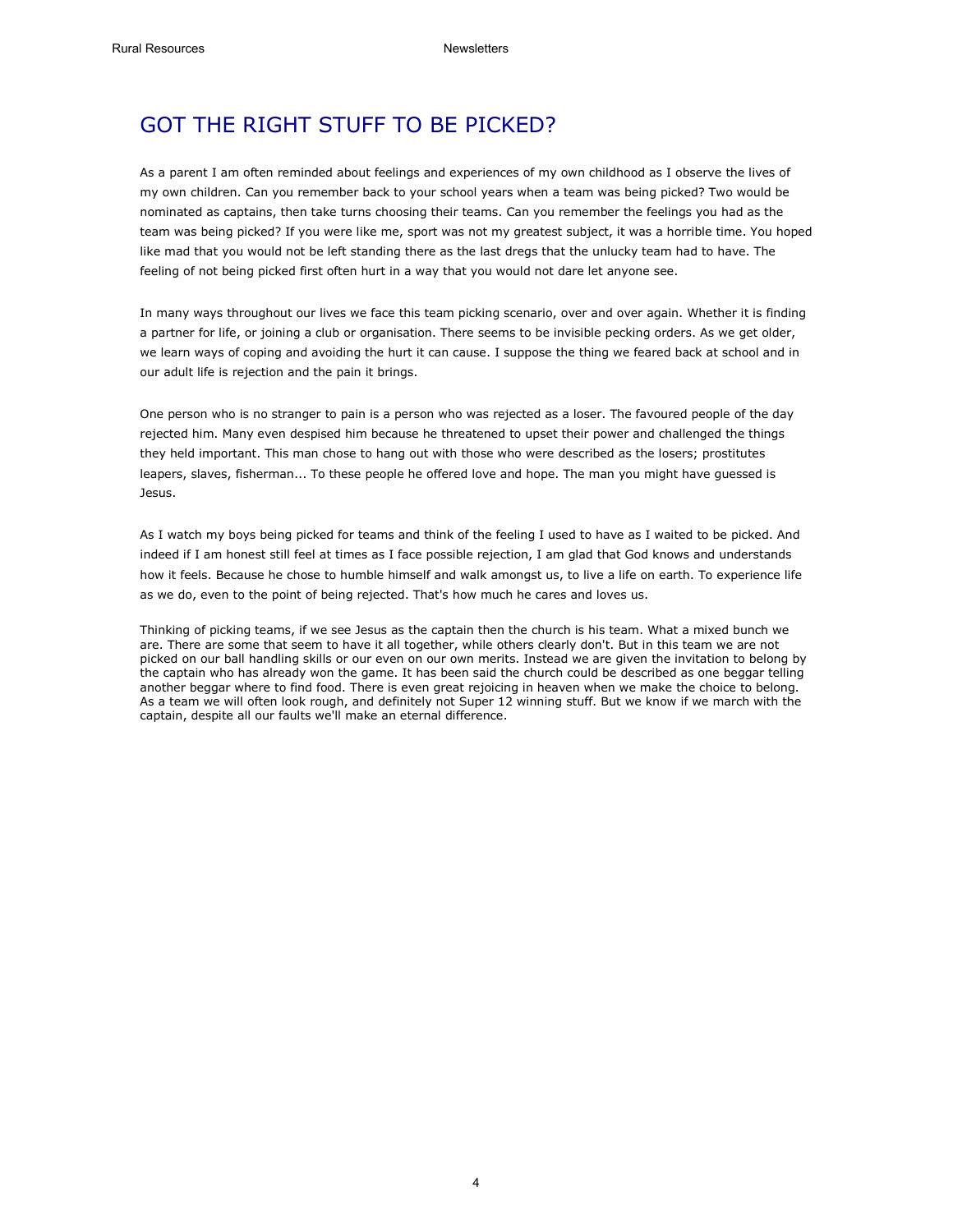# HARVEST FESTIVAL

This morning we celebrate in worship, Harvest festival. It is a time during which we reflect on the many gifts God has given us, especially the harvest from our labours, apples, vegetables and the means by which we can buy food.

As I look out the study window I see the season is changing and much of the harvest has finished. The leaves are changing and we are being treated with a brilliant burst of colour, yellows, oranges, reds and many other shades make up a visual symphony.

This symphony reminds us there is a time for everything. We have watched the cycle of the trees as they budded and sprouted new leaves, as the fruit developed and is harvested. Now as the leaves change colour and fall we know the season is at a close.

Speaking with a younger member of the congregation who has a cousin dying they remarked how fragile life is. How we don't know how long our life will last and the need for us to cherish the gift of life we have.

The writer of Ecclesiastics reflects about the seasons; that there is time for everything. For everything there is a season, & a time for every matter under heaven: a time to be born, & a time to die; a time to plant, & a time to pluck up what is planted; a time to kill, & a time to heal; a time to break down, & a time to build up; a time to weep, & a time to laugh; a time to mourn, & a time to dance; a time to throw away stones, & a time to gather stones together; a time to embrace, & a time to refrain from embracing; a time to seek, & a time to lose; a time to keep, & a time to throw away; a time to tear, & a time to sew; a time to keep silence, & a time to speak; a time to love, & a time to hate; a time for war, & a time for peace. (Ecc 3:1-8 NRSV) After much pondering he concludes, life is meaningless unless we know God. After all this the end of the matter is: Fear God, and keep his commandments; for that is the whole duty of everyone. For God will bring every deed into judgment, including every secret thing, whether good or evil. (Ecc 12:13-14 NRSV)

Let us this morning not only celebrate the gift of things that sustain life but also the very meaning of life and the means by which we can know God, the gift of salvation.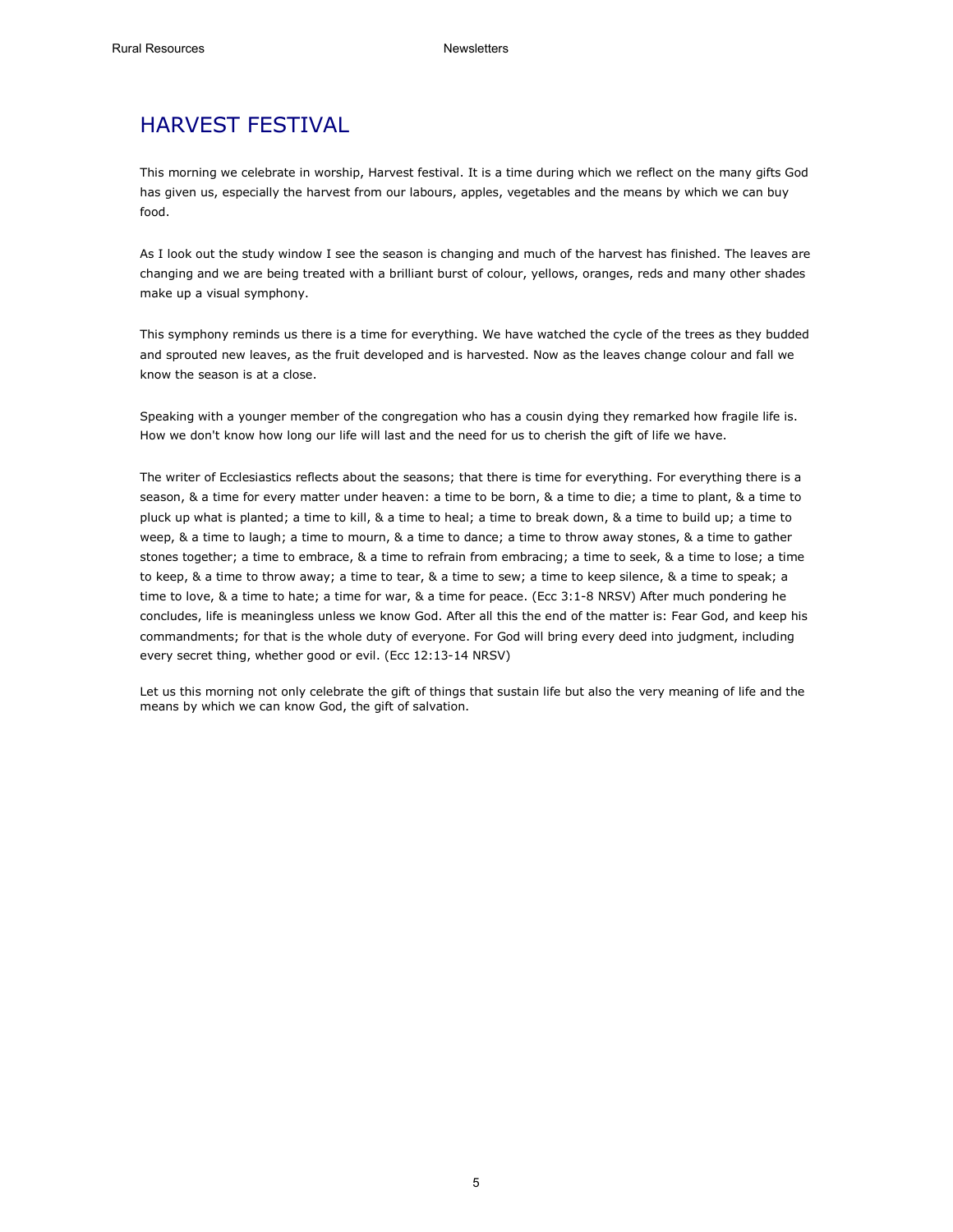#### HAVE YOU GOT A "DM" BUILD UP?

How's your "Legumes" and your "dry matter" (DM)? No, I don't mean the length of your legs or your mental capacity. Attending the CRT and the Monitor Farm field days I have learnt these questions refer to grass and its feed content.

Farmers have to plan ahead months at a time to provide the feed required for stock when the summer dry off occurs. They know the reality that our life is conditioned by the seasons. Some seasons are lush and there is good growth while during others there is virtually no growth. To enhance & maximize the growing seasons farmers invest in planning time and in fertilisers such as nitrogen and lime.

We also experience seasons in our lives. We, like the farmers, need to invest wisely during the good times in preparation for the tougher times. We need to invest in relationships that will endure the droughts that we might encounter. We must be careful not to waste time on the trivial but instead invest time in building up (not breaking down) good relationships.

God created us to have relationships. We have all heard the phrase "no man is an Island by himself". In my experience strong relationships with others and with God have been the greatest help in times of drought in my life.

Why not do a stock take of your grass growth / your relationships & reflect on whether you are investing wisely, building up the "Legumes" & "DM" of your relationships, so when a dry season comes you will not be caught short.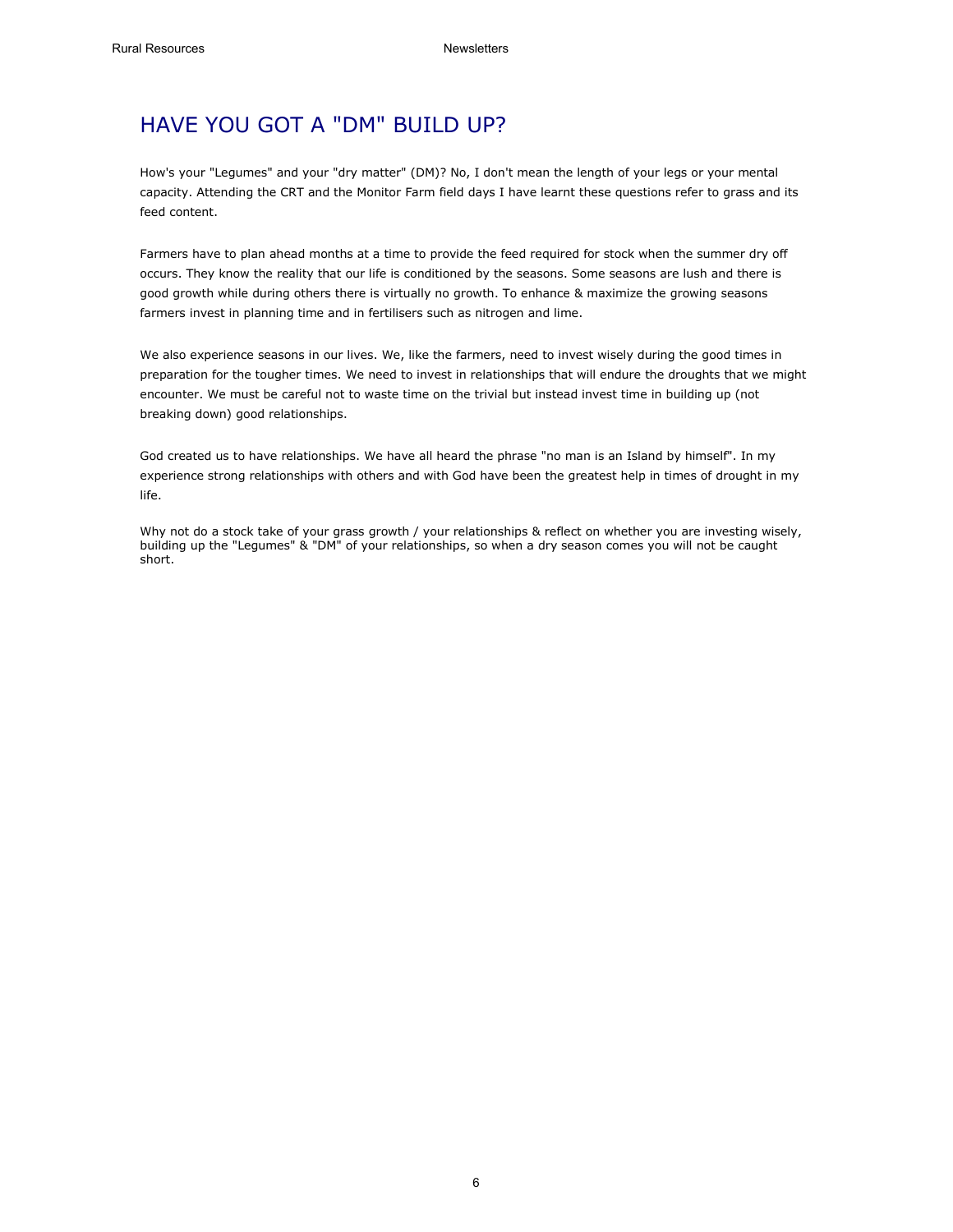# IT'S A SHEEP'S LIFE

While out on a farm the other day I strode off down a rather long narrow paddock followed by Fluffy the pet sheep & a mob of lambs. I felt like the pied piper as they followed unsure of what was ahead of them or what they were meant to be doing. Fluffy was sure of what she wanted being an 11 year old, a good scratch of the nose & the warm gentle voice of the shepherd & his family that she knew so well. The others followed because they weren't too sure what was going on.

We were of course grazing the long acre on the side of the road. As these lambs had never been out there before they found the hard surface of the road fascinating. Even after awhile when some realised there was a reasonable amount of grass on the side of the road & began to eat there were those who stood right in the middle of the road. It seems you can lead sheep to grass but they don't always eat it.

As I stood being the human gate at one end of the long acre I thought about how similar it is to life. It seems that there are always people who will drift through life not really knowing where they are going. While others find anything scary & change seemingly paralyses them. While still others know what they want & go for it.

In the bible Jesus often used the metaphor of sheep & he even described himself as the good Shepherd. In the book of John it says, he goes ahead of them, & the sheep follow him because they know his voice. Do we know the voice of Jesus & follow him trusting in the same way Fluffy the sheep does?

Jesus said he is the gate & whoever enters by him will be saved, & will find pasture. As we go through the hard & rocky times of the drought are we looking to the true Shepherd for our needs or are we standing out by ourselves in the middle of the road of life?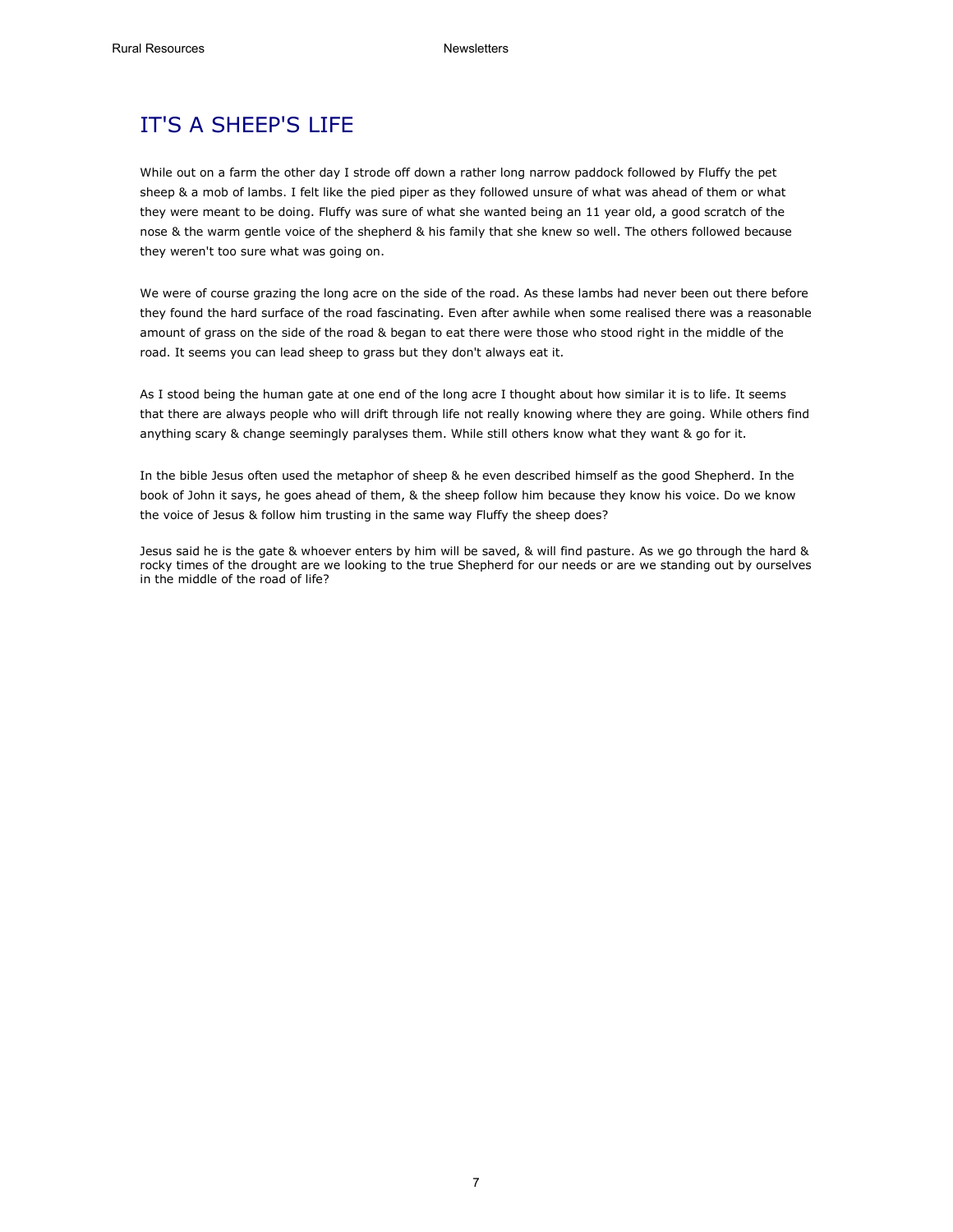### NEW HOPE WHEN A DROUGHT BREAKS

A marvellous thing happened the other day and it has happened again several times. John was so excited about it he jumped up and down and ran around the house and at school he wrote a story about it. They even cut out cardboard shapes and coloured them in. You guessed it, I'm talking about the rain we have received recently.

Now seemingly the drought is breaking, God has answered our prayers for rain and we trust that God will give us the wisdom we need to make the right decisions as we move on into a recovery phase. It is great to see the green coming back into the landscape, there is a sense of new beginning and a general air of celebration. Celebration because there is a new beginning. Almost 2000 years ago a group of people found themselves in a desperate situation. All their dreams and hopes for the future seemed dashed with the death of their leader Jesus. But his death was not the end of the story, it like our drought, was only the start of a new beginning. Because 3 days after Jesus was laid in the tomb, (which was guarded by soldiers) the tomb was found to be empty. Jesus had risen from the dead. The authorities had no way of disputing the claim, as they could not produce the body, and what's more their guards had made sure no one had stolen it.

One of Jesus' disciples unsure of the claims, had to check it out for himself and asked Jesus to let him see and touch the nail hole scares in his hands. The rising of Jesus from the dead authenticates his teaching (what we read in the New Testament). The Disciples celebrated because out of their despair suddenly came new hope.

As we celebrate the dawning of a new hope with the breaking of the drought, why not come and celebrate the dawning for hope of all humankind - Easter - with us.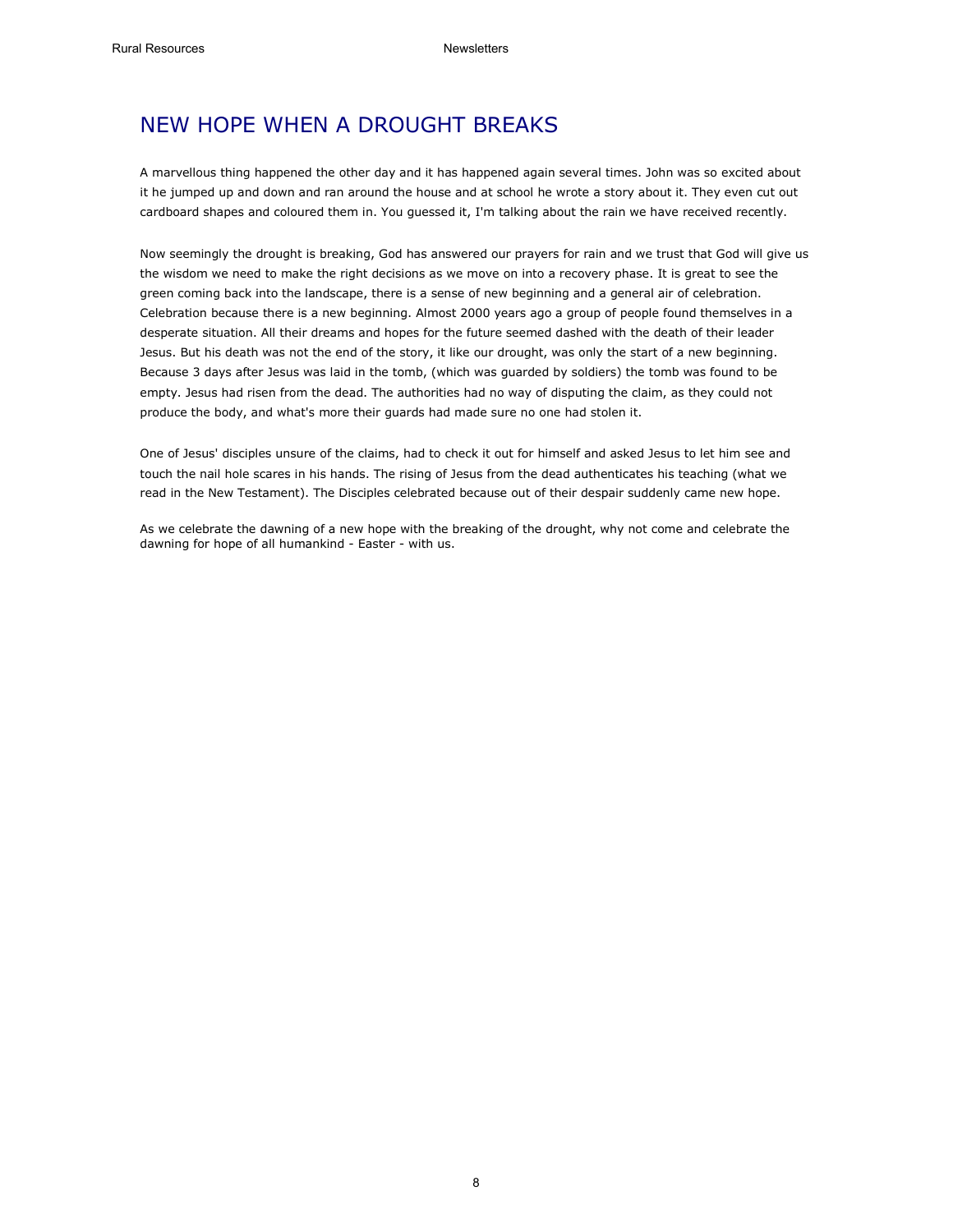#### NEXT TIME YOU'RE AT THE FARM GATE

As I visit farms I find many different methods used to hold a gate shut. I have never come across a "real" farm that has the same type of gate latches on all it's gates. Instead I have found many examples of kiwi ingenuity. I've seen chains, bolts, wire loops, bailing twine, wood, rocks, stakes, bent nails shaped in the form of a "S",... Have I missed any?

It seems the only gate latches standardised across the farm are those gates found on small holdings where you have a "life styler". Then they have gone to the stock agents or even worse some hardware store (like Placemakers) and bought the clasp and chain. A purpose built device that does the job very efficiently, but!

What's wrong with chain, nail, wire ...... you say. Absolutely nothing as long as it is reliable and does the job that is required. What's more it provides a bit of interest when someone like the minister comes across the farm with you and you're entertained as you watch them face yet another homemade latch.

I often think it's good that God did not make us all the same efficient models. A model that did the task right all the time and was the same right across His farm, the universe. Instead God chose to create individual humans who come in all sorts of sizes and shapes. Each crafted individually by God. Paul writes; " not all the members have the same function, so we, who are many, are one body in Christ, and individually we are members one of another"(Romans 12:4-5). And "God arranged each one of them, as he chose". (1 Corinthians 12:18)..

I'm glad he did, because it makes life far more interesting. So next time someone tries to say a Christian is "XYZ". Stop them and remind them about all the different gates and the latches on the farm.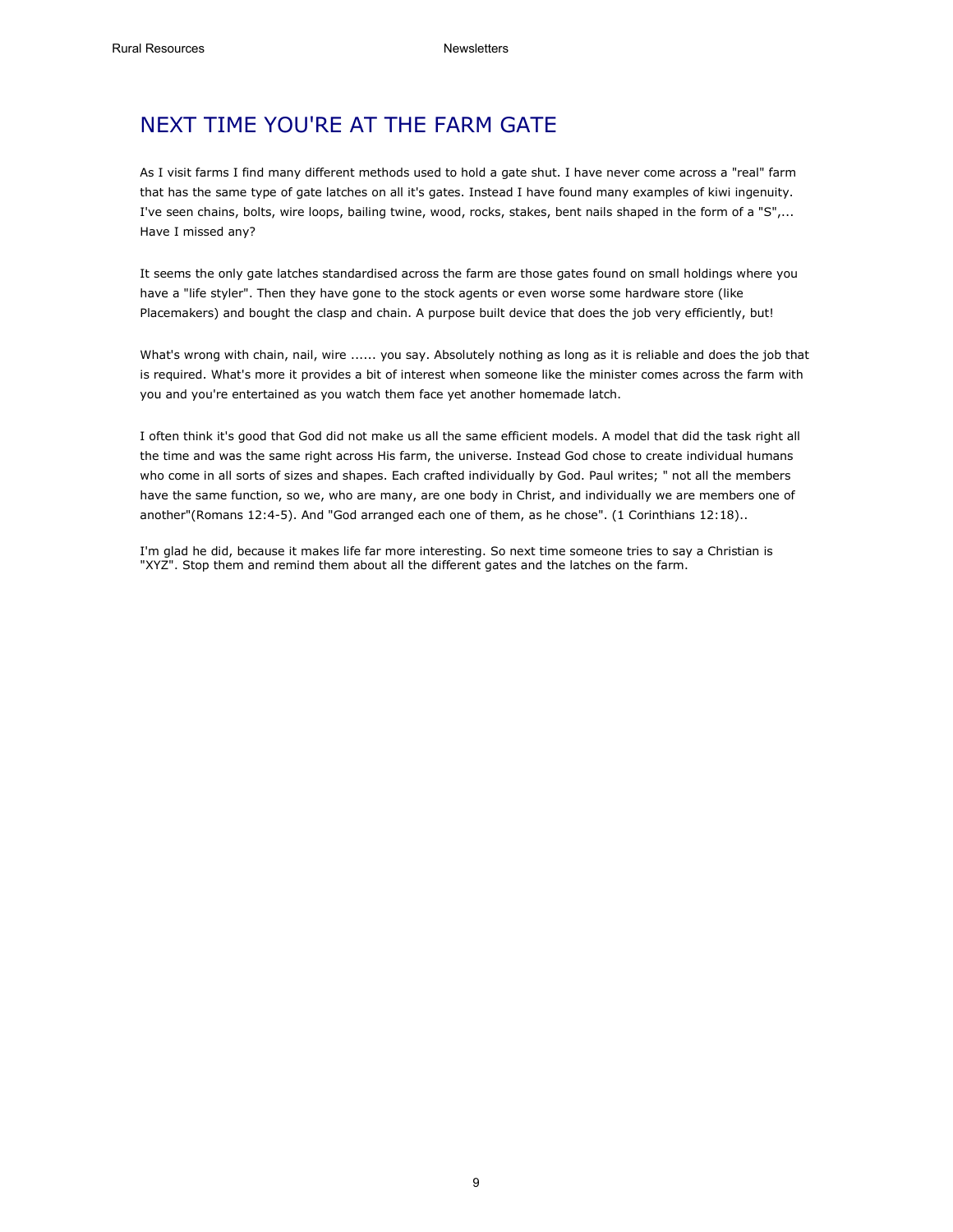# PLAYGROUND THOUGHTS

Recently the family went to the Children's playground in Tahunanui. I find it fascinating watching John at a playground. Suddenly there is plenty of energy and nothing is done at a sluggish pace. He runs between each piece of equipment. He approaches each with caution, like the plank leading down from the tower. After one or two goes, confidence grows and so does his speed. The equipment is placed there for the fun of the children and for their education. It is designed to stretch the child's ability and education. John certainly enjoys being stretched, though there are times when it is a bit scary (like the big long slide).

How similar is it to our Christian discipleship? We are eager to walk in the way that God calls us to walk. The call excites us and often we find ourselves trying to run as fast as we can along the path. Like the playground there are things that stretch us and often we find ourselves a bit scared by what is in front of us.

The neat thing is that just as John has a parent's hand to help him over the various challenges until he is confident so to we have God's by His Spirit with us every step of the way. One of my favourite scriptures that I recall when I'm staring at a challenge that is in front of me is Joshua 1:9 I hereby command you: Be strong and courageous; do not be frightened or dismayed, for the LORD your God is with you wherever you go." (NRSV)

One way God is with us is by the example and encouragement of others in the Church. Just as John finds the strength and courage to climb to the top of the rocket because Dad is climbing and encouraging him, so we can be inspired and encouraged into a deeper walk with Christ by each other. This happens as we share our lives together. This happens in many ways from bible study to pruning a big tall willow tree.

Will you join me on the swings as we learn what God is calling us to as individuals and as a church?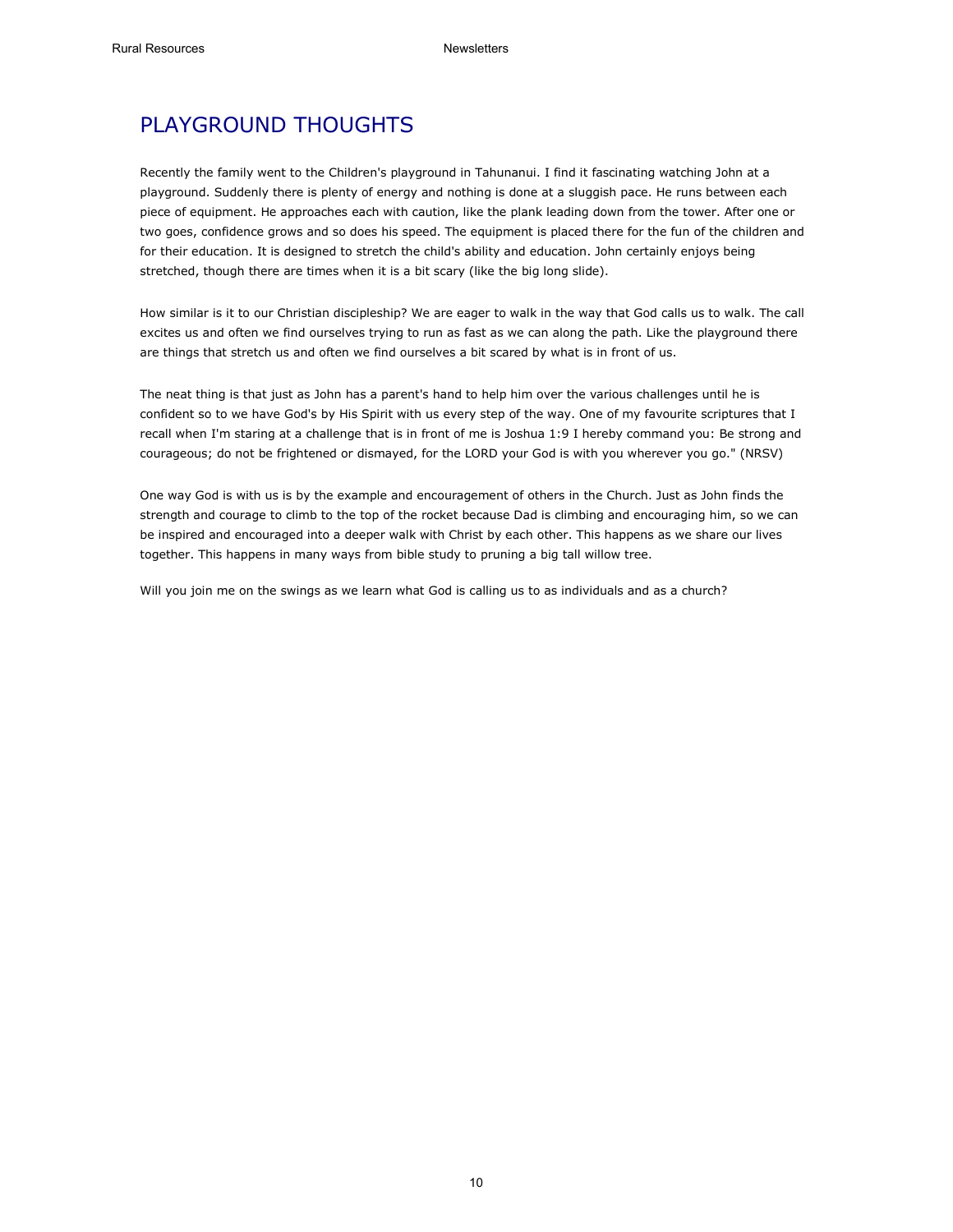### SLOW DOWN IT'S SPRING

Every Wednesday morning a small group get together to pray for things of the church. This week I decided to bike to the prayer meeting as I was feeling in the need of the exercise. To bike I had to leave 15 minutes early and by the time I got out the door I was already 5 min late.

Luckily the stop /go men on the road works always wave me on my bike through, other wise I would become later. I attacked the hills with great bursts of energy and arrived at the top fighting for breath and looking forward to the downward stretch and speed. It was at the final hill stretch that I could not but be impressed by what I saw. As I got to the top I began to notice the snow topped mountains which were displaying their magnificence against the blue sky, there were apple trees waiting to burst into leaf, lambs frolicking in the paddocks.

How impressive God's creation is. Often in our rush we fail to notice God's handy work. A great mistake for it is easy to get bogged down with the busyness of life which can drag us down. For me the view at the top of the hill was the inspiration I needed for the day and the reminder that God is sovereign and mighty. A God I can trust and cast all my cares upon. For as sure as spring comes God will answer my cries.

1 The heavens declare the glory of God; the skies proclaim the work of his hands. 2 Day after day they pour forth speech; night after night they display knowledge. 3 There is no speech or language where their voice is not heard. 4 Their voice goes out into all the earth, their words to the ends of the world. In the heavens he has pitched a tent for the sun, (Psalms 19 NIV)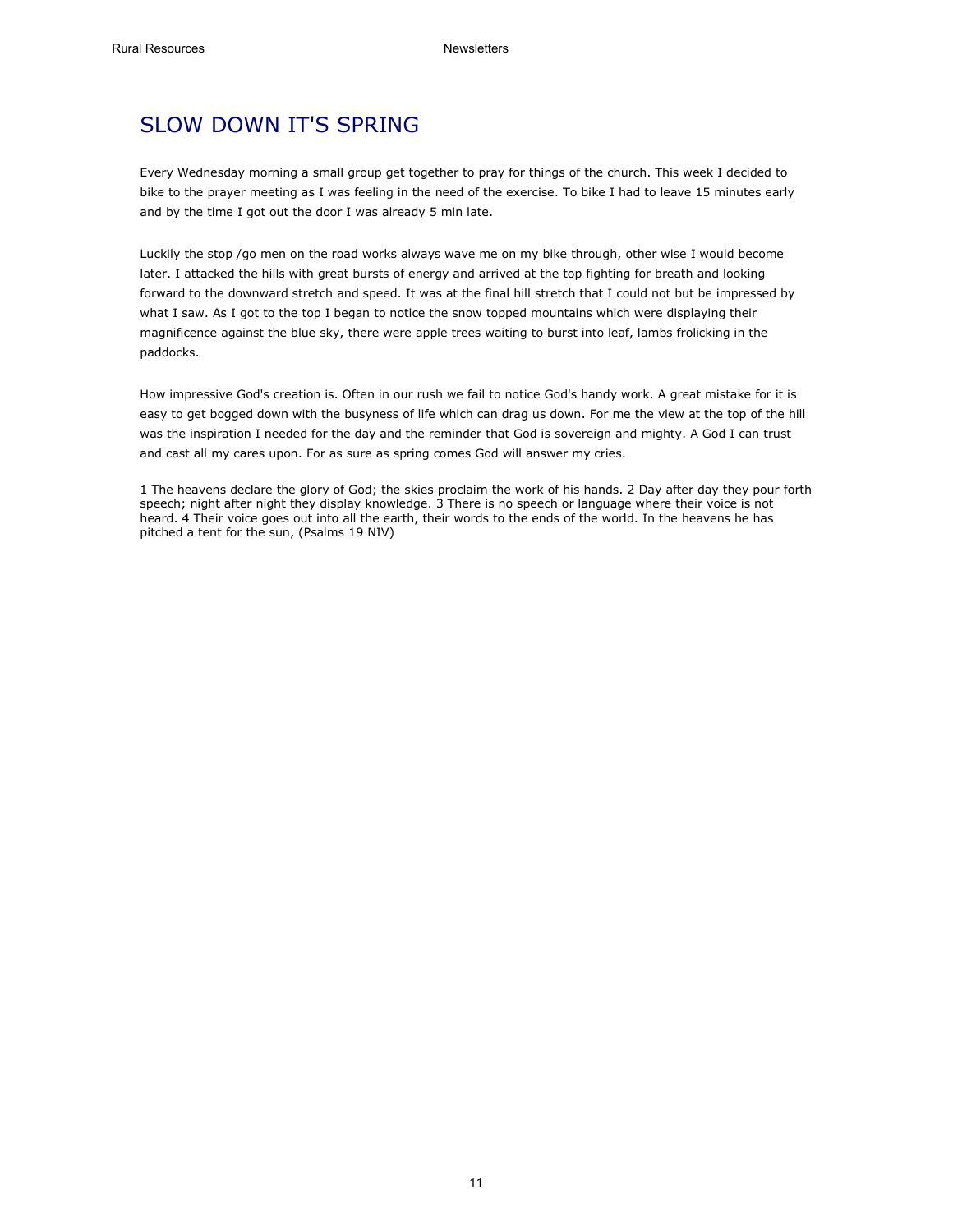#### THAT FIRE SIREN

One of the most satisfying things to do at the end of a long day is to slip between the sheets and close my eyes and wander off to the land of nod. Occasionally however that noisy siren which wails out in times of emergency interrupts this. Summoning the Fire Fighters and the Rural Fire Party again in times of need. Throughout the district feet hit the floor and clothes are quickly pulled on as the mad dash to the station begins. Each person giving up their time and energy for the service of others.

This reminds me of a graphic story Jesus told showing our responsibility towards others. In it he talked of a King acknowledging people for the way they responded to the needs of others. "Then the King will say to those on his right, 'Enter.. take what's coming to you in this kingdom... And here's why: I was hungry and you fed me, I was thirsty and you gave me a drink, I was homeless and you gave me a room, I was shivering and you gave me clothes, I was sick and you stopped to visit, I was in prison and you came to me.' "Then they went on to say, 'Master, what are you talking about? When did we ever see you hungry and feed you, thirsty and give you a drink? And when did we ever see you sick or in prison and come to you?' Then the King will say, 'I'm telling the solemn truth: Whenever you did one of these things to someone overlooked or ignored, that was meyou did it to me.' (Matt 25:34-40) In their own way the feet that hit the floor when the siren goes off are taking seriously the point of Jesus story. For a Christian, belief in Jesus brings a desire to serve others.

When the siren goes at night, it takes me a little longer than others to respond because I have to stop and put my contact lens in. Sometimes this means I'm late getting there. "So late", my son has been known to ask in the morning "Daddy did you miss the fire engine last night"? How can you help those in need around you today?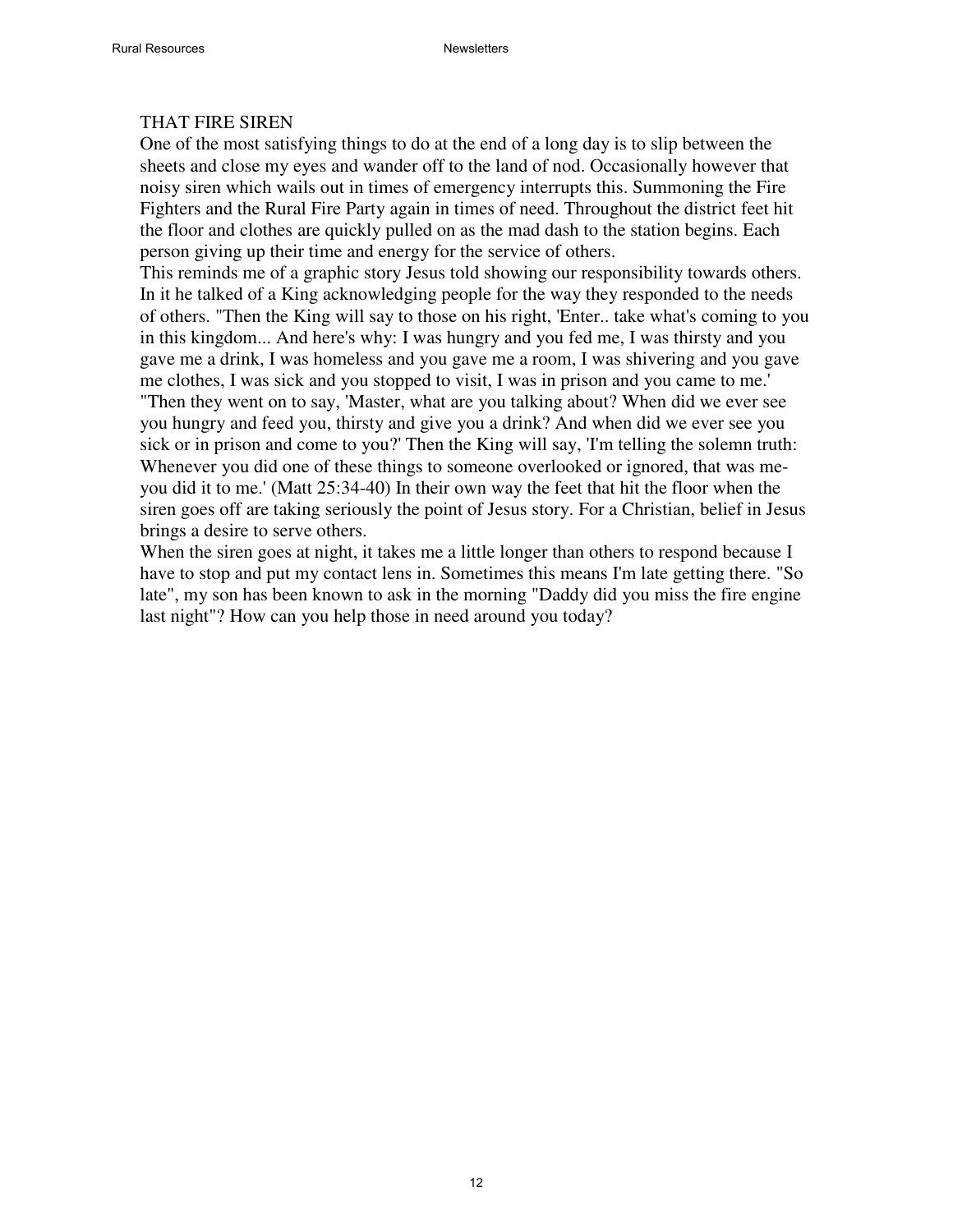### TRAMPING

This week Pip, John and I spent 4 days tramping on the Heaphy track. The weather was gloriously fine (not so good for our water tanks but great for tramping).

The track between McKay and Heaphy Huts has several swing bridges. John viewed the first one from our lunch stop at the Lewis hut. It spanned from one river bank to the other, about 100m. It crossed where the river was particularly deep. He was excited about the big bridge he was going to cross.

This excitement waned as we edged out onto the swing bridge he became a little nervous. As we got further out the wind caught us and the bridge began to sway backwards and forwards, John was none too pleased.

John's experience with the swing bridge reminds me how excited we often are when God gives us a vision of something. It never ceases to amaze me how God chooses seemingly unimportant people, like you and I, for important tasks. After all he chose common fisherman to spread the Good News.

Commonly, just like John, we find it unsettling and sometimes frightening as we move forward in the direction of God's calling. Frightening and unsettling because we don't know what to expect. Knowing we are not in total control. As we trust and obey the Lord who is calling us, we are being used as instruments that are bringing the Kingdom of God more and more into reality. In this way others will know the love and freedom that we have received already.

John's reaction in the middle of the bridge was to hug dad tightly, that reaction reminds us that whatever we experience, we are called to hold on tightly to our Father in Heaven.

Joshua 1:9 encourages us "Do not tremble or be dismayed, for the Lord your God is with you where ever you may go.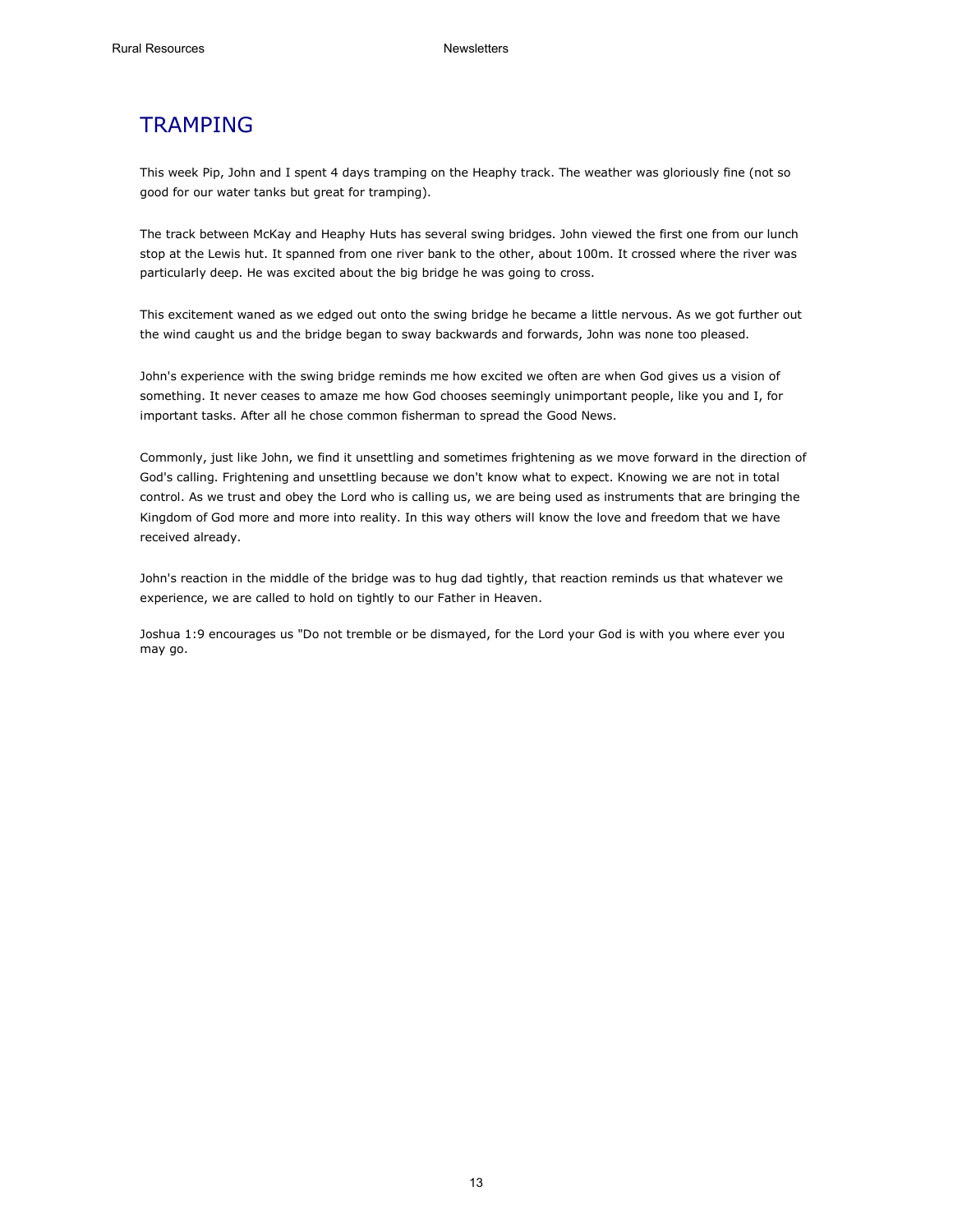#### WHY DON'T CHILDREN EAT VEGETABLES

It's been a funny mixed week with the weather. But no one can deny that spring is here. With it comes the opportunity of tackling one of those age old parental problems -- how do you get your young child to eat vegetables.

John and I went to town the other day to buy vegetable seeds. The theory is that if John plants his own vegetables that he is likely to eat the produce that he helped to grow. When we got home we got out some ice cream containers and filled them with potting mix. Then we planted the seeds. John had no concept of spacing (he just knew that the seeds had to go in the soil) after a bit of stress for dad we managed to roughly plant according to the instructions. We then watered the soil. John in his enthusiasm wanted to tip a whole watering can over them. (I laughed because I have childhood memories of planting marigolds that never came up because they floated away). Each day we have gone and looked at the progress. The first few days there was seemingly none, but in time the lettuces came through and the beans and courgettes are following.

Now what has this got to do with God? Have you ever thought how much easier it would have been for God if God did not let us take part in the building of the Kingdom of God. I'm sure that there are times when God gets as frustrated with me as I do with John. But in His mercy and love chooses to share creation with us and allows us to take part in it's development etc. Yes there are times when we as individuals and as a church do things in the name of God much like John planting the seeds and God with the love of a father allows us to do them so we can learn and grow.

Just like the seeds there are times when there seems to be no progress and at other times when there is rapid growth. May we enjoy our life and relationship with God as John does with his parents.